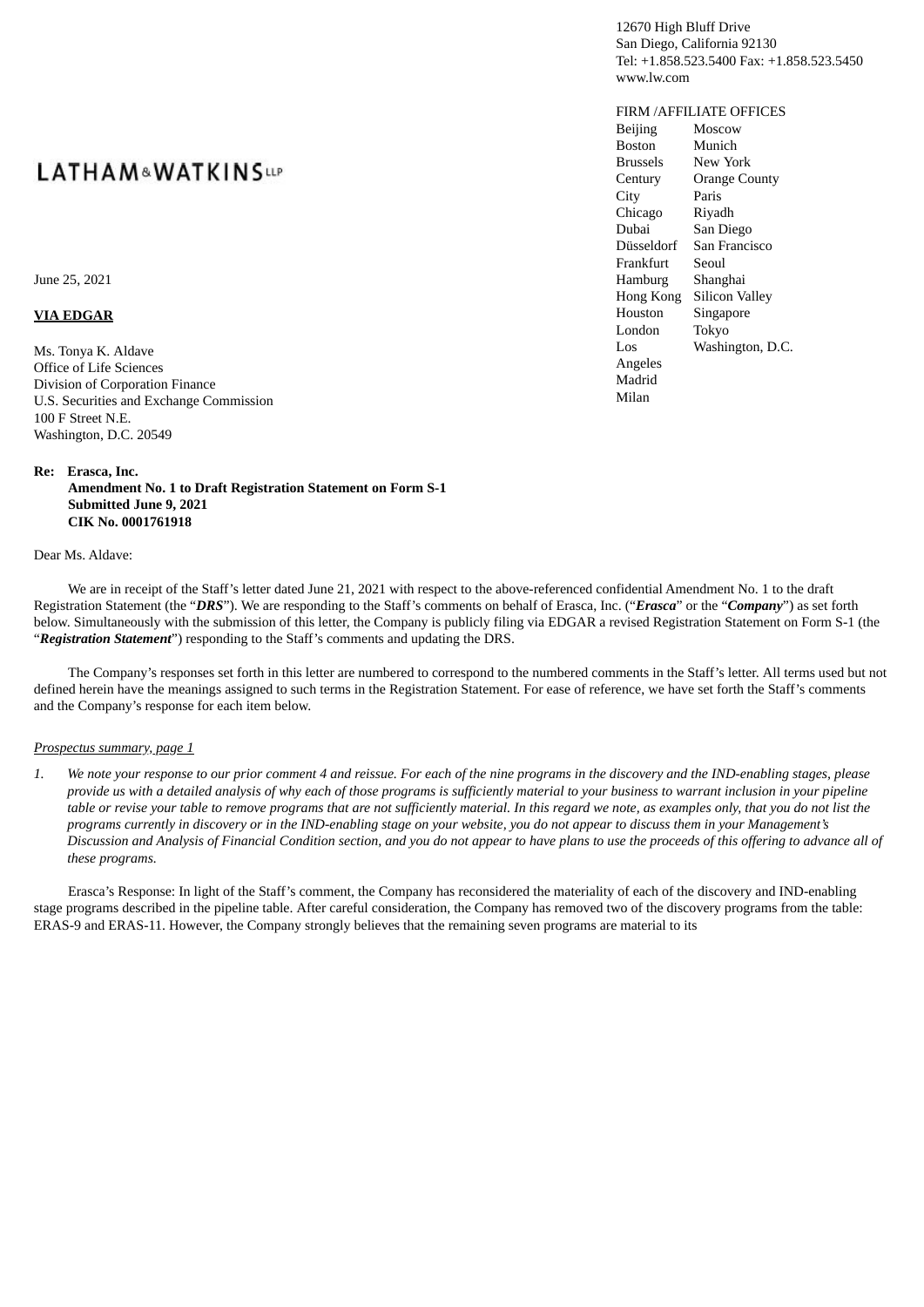development strategy and essential to an understanding of the investment opportunity and has provided a detailed analysis below. In addition, the Company advises the Staff that the Company is in the process of updating its website to conform to the disclosure in the Registration Statement.

As background before addressing each program individually, Erasca would like to remind the Staff that since the Company's founding, Erasca has focused on discovering and developing new product candidates based on differentiated approaches to shut down RAS-driven cancers. The Company realized early on that RAS may evade direct inhibition via multiple mechanisms—both in-pathway and beyond. To combat this, the Company has internally developed its own research programs, which have been complemented by a parallel corporate development strategy to in-license or acquire assets with the goal of comprehensively shutting down the RAS/MAPK pathway with single agents and rational combinations.

As indicated in the Registration Statement, the Company's efforts are rooted in a deep understanding of the biology of the RAS/MAPK pathway and are focused on finding the right molecules in a modality-agnostic manner rather than relying on a single, platform-specific approach. The Company's development programs have been designed to allow it to target not just individual signaling nodes in the RAS/MAPK pathway, but multiple nodes and cooperative mechanisms in concert. As described further below, the Company's strategy is focused on targeting multiple nodes and cooperative mechanisms of the RAS/MAPK pathway in parallel, rather than targeting a single node. When viewed in totality, the development programs that the Company presents in the pipeline table target every critical node in the RAS/MAPK pathway, which the Company believes is essential to a prospective investor's understanding of the Company's strategy, capabilities and development efforts to-date.

The Company addresses below each of the seven discovery and IND-enabling stage programs included in the pipeline table of the Registration Statement with specificity so the Staff will have the benefit of the Company's detailed analysis:

**ERAS-801** – Approved EGFR inhibitors do not effectively target primary brain tumors (*e.g.*, glioblastoma multiforme ("*GBM*")). The Company believes this is because of (1) the molecules' inability to adequately penetrate the central nervous system ("*CNS*") and (2) the molecules being weak inhibitors of EGFR mutations observed in GBM, which are distinct from EGFR mutations observed in non-small lung cancer. As described in the Registration Statement, ERAS-801 was specifically designed to address these key limitations, including having enhanced CNS penetration (~4x greater penetration than approved EGFR inhibitors) and the ability to target clinically relevant EGFR alterations in GBM, such as EGFR amplification and EGFRvIII mutations. The Company entered into an exclusive worldwide license agreement in 2020 with Katmai Pharmaceuticals for this program, and the license agreement is described in the Registration Statement ("*Business—Our acquisition and license agreements—Katmai Pharmaceuticals*" as well as throughout MD&A) and filed as a material agreement (Exhibit 10.17). The Company anticipates filing an IND in the first quarter of 2022, as disclosed in the Registration Statement.

**ERAS-1** – The historic discovery by Dr. Kevan Shokat, one of the Company's co-founders, of the switch II pocket (S-IIP) has spurred the development of multiple KRAS G12C inhibitors, including one from Amgen that recently received FDA approval. However, current inhibitors of which the Company is aware do not adequately address the propensity for certain tumors (*e.g.*, non-small cell lung cancer) to metastasize to the brain. The Company specifically designed and optimized the ERAS-1 program to have comparable or superior activity as compared to other KRAS G12C inhibitors in development plus a robust ability to cross the blood-brain barrier ("*BBB*") in order to address this key limitation of other KRAS G12C inhibitors. The Company believes its ERAS-1 pre-candidates are the only KRAS G12C inhibitors specifically designed to cross the BBB and have the potential to be the only candidates to be able to do so. The Company expects to nominate a development candidate ("*DevCan*") from one of its pre-candidates in the second half of 2021 and file an IND in the second half of 2022.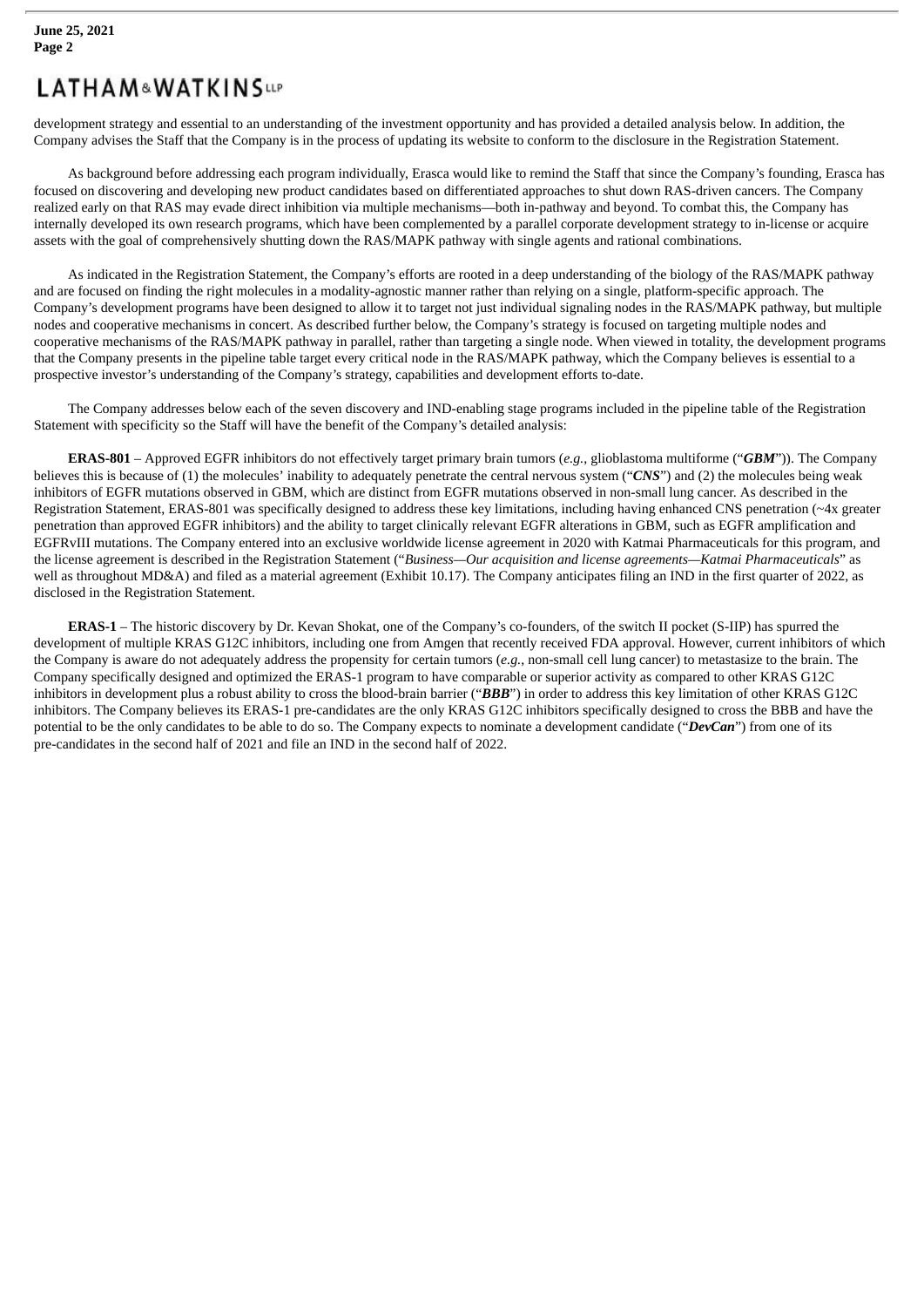**ERAS-2/3** – Targeting non-G12C RAS mutations (the focus of the Company's RAS-GTP franchise, including ERAS-4 and ERAS-2/3) is more challenging than targeting KRAS G12C. Dr. Shokat, who is a professor at UCSF, identified a novel region on RAS called the switch II groove (S-IIG), which is present in the RAS-GTP state. This novel finding and the associated 2018 exclusive worldwide license agreement with UCSF for Dr. Shokat's work related to RAS-GTP were the foundation for forming the Company and for Dr. Shokat being a co-founder of the Company. No RAS-GTP inhibitor has been approved to date, so the Company believes this program is material to disclose to investors based on its potential groundbreaking nature. The license agreement with UCSF is described in the Registration Statement ("*Business—Our acquisition and license agreements—University of California, San Francisco"*) and filed as a material agreement (Exhibit 10.15).

**ERAS-4** – The focus of the ERAS-4 program is developing small molecules that potently and selectively bind to KRAS G12D. This mutation, which is even more common than KRAS G12C, is difficult to target for several reasons described in the Registration Statement, including that non-G12C mutations do not have a mutant-specific site for irreversible inhibitor binding. As such, there are very few companies of which the Company is aware that have been able to discover tractable starting points and none of which the Company is aware that have entered clinical trials. Therefore, the Company believes that its recent breakthrough of potent and selective compounds (described in the Registration Statement (in particular, "*Business— Our pipeline—ERAS-4: our KRAS G12D program*")), positions the Company favorably relative to other companies in this space to be able to nominate and advance a DevCan that could become a meaningful therapy for patients with tumors driven by this mutation. MAPKlamp combinations involving KRAS G12D inhibitors support the Company's strategy of targeting colorectal cancer and pancreatic ductal adenocarcinoma since the G12D mutation is the most frequent KRAS mutation observed in both cancer types.

**ERAS-5** – Autophagy is a key escape route mechanism in tumor cells where RAS/MAPK pathway signaling is inhibited. The ULK1 and ULK2 kinases are key regulators of autophagy. Thus, developing inhibitor(s) of these kinases is a key aspect of targeting escape routes (the Company's third therapeutic strategy). The Company entered into an exclusive worldwide license agreement in 2020 with LifeArc for this program, and the license agreement is described in the Registration Statement ("*Business—Our acquisition and license agreements—LifeArc"*) and filed as a material agreement (Exhibit 10.18). The Company has identified a promising ERAS-5 compound that showed strong potency, target engagement, inhibition of autophagy, and selectivity.

**ERAS-10** – The Company's modality-agnostic approach aims to allow the Company to selectively and potently inhibit or degrade critical signaling nodes with small molecule therapeutics, large molecule therapeutics, and protein degraders. A key differentiator of the Company's strategy has been to assemble a robust pipeline, irrespective of modality – this is a material aspect of the Company's strategy to disclose to investors. The Company's goal has been to start with the biology of the RAS/MAPK pathway and then find the best modality and asset to shut it down, alone and in combination. ERAS-10, the Company's protein degrader program, is thus an important component of the Company's modality-agnostic strategy, and the Company has strong in-house capabilities and expertise with its development team in this area. As the main component of its protein degrader strategy, the Company strongly believes this program represents a material part of its development strategy and pipeline.

**ERAS-12** – All approved anti-EGFR antibodies target domain III (D3) only, which is accessible for antibody binding only in the inactive conformation of wildtype EGFR, and no approved antibodies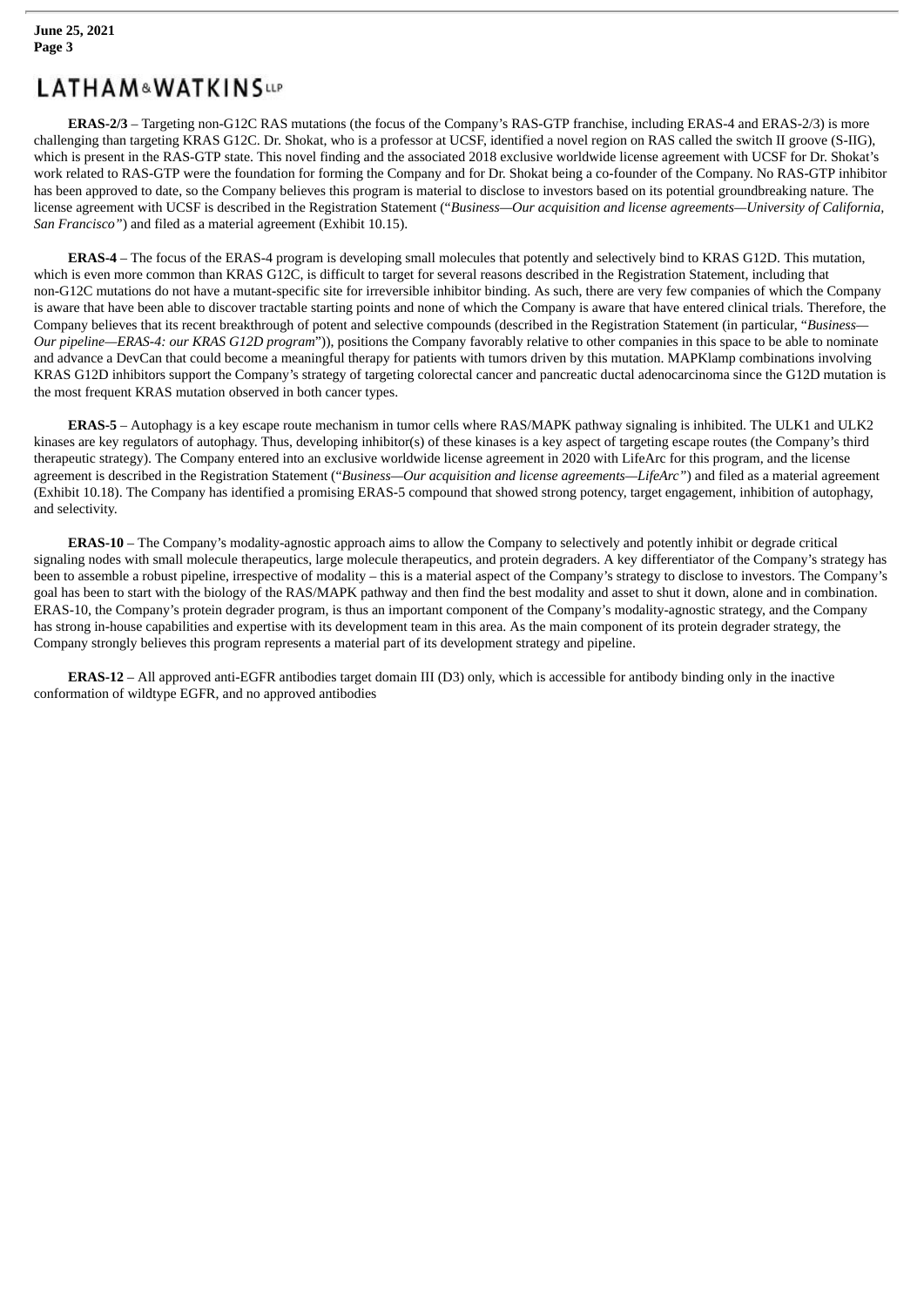target domain II (D2), which is accessible for antibody binding only in the active, ligand-bound conformation of wildtype EGFR. Antibodies targeting D2 are expected to be more effective when epidermal growth factor (EGF) or other members of the EGF family are overexpressed. The Company is developing a bispecific antibody that is active against both the inactive and active conformations of wildtype EGFR, and the Company anticipates filing an IND for this program by 2024. Achieving a higher level of EGFR inhibition may better control tumor growth and delay the emergence of resistance mechanisms that drive EGFR into the active conformation, thereby addressing a key limitation of approved anti-EGFR antibodies. The Company acquired this program in 2021 from Emerge Life Sciences, and the asset purchase agreement is described in the Registration Statement ("*Business—Our acquisition and license agreements—Emerge LifeSciences"*) and filed as a material agreement (Exhibit 10.21).

Based on the foregoing, coupled with the existing disclosure in the Registration Statement (including the filing of acquisition/license agreements for the applicable programs as material agreement exhibits and the separate bullet in "Use of Proceeds" setting forth expected proceeds to be used for the discovery and pre-IND stage programs), the Company strongly believes that each of the foregoing programs is sufficiently material to its business to warrant inclusion in the pipeline.

2. Refer to your response to our prior comment 5. Your pipeline table, which indicates that you are currently in Phase 1 of HERKULES-2, HERKULES-3 and HERKULES-4 clinical trials, appears to be inconsistent with your disclosure on pages 4 and 127 that you are planning to begin the dosing of first patients in HERKULES-2, HERKULES-3, and HERKULES-4 in the future. If these trials have not yet begun, please revise *your pipeline table here and throughout the registration statement accordingly.*

Erasca's Response: The Company has revised the pipeline table on pages 4, 110 and 125 of the Registration Statement in response to the Staff's comment, to clarify that the HERKULES-2, HERKULES-3, and HERKULES-4 trials are planned and that the HERKULES-1 trial is ongoing. In addition, the Company has updated the pipeline table to indicate that a Phase 1 trial for ERAS-007 was previously completed by Asana, to further clarify why the applicable rows of the pipeline table for ERAS-007 are shown in the Phase 1 stage, while acknowledging that for such rows the relevant HERKULES trials have not yet commenced. The Company respectfully advises the Staff that this presentation is consistent with the disclosure throughout the Registration Statement that the dosing of such HERKULES trials is expected on the timelines indicated therein.

## *Business*

## *Patient lives at stake annually with RAS/MAPK pathway alterations, page 120*

3. Please provide support for your statement here as it relates to your belief that "[y]our deep and focused pipeline has the potential to target 100% of CRC, ~90% of pancreatic cancer, ~70% of head and neck squamous cell carcinoma (HNSCC), ~65% of melanoma, ~55% of GBM, ~40% of NSCLC, and ~40% of AML, and also the potential to provide targeted therapy options for many patients with RAS/MAPK pathway-driven tumors in a wide range of less common histologies." In this regard, we note that you appear to have only one product candidate in Phase 1 and one product candidate in Phase 2 of clinical trials and that all remaining product candidates are still either in discovery or pre-clinical trials. In addition, none of the types of cancers you reference in this statement appear to be included as specific indications in your pipeline table.

Erasca's Response: The Company has removed the statement on page 120 of the Registration Statement in response to the Staff's comment.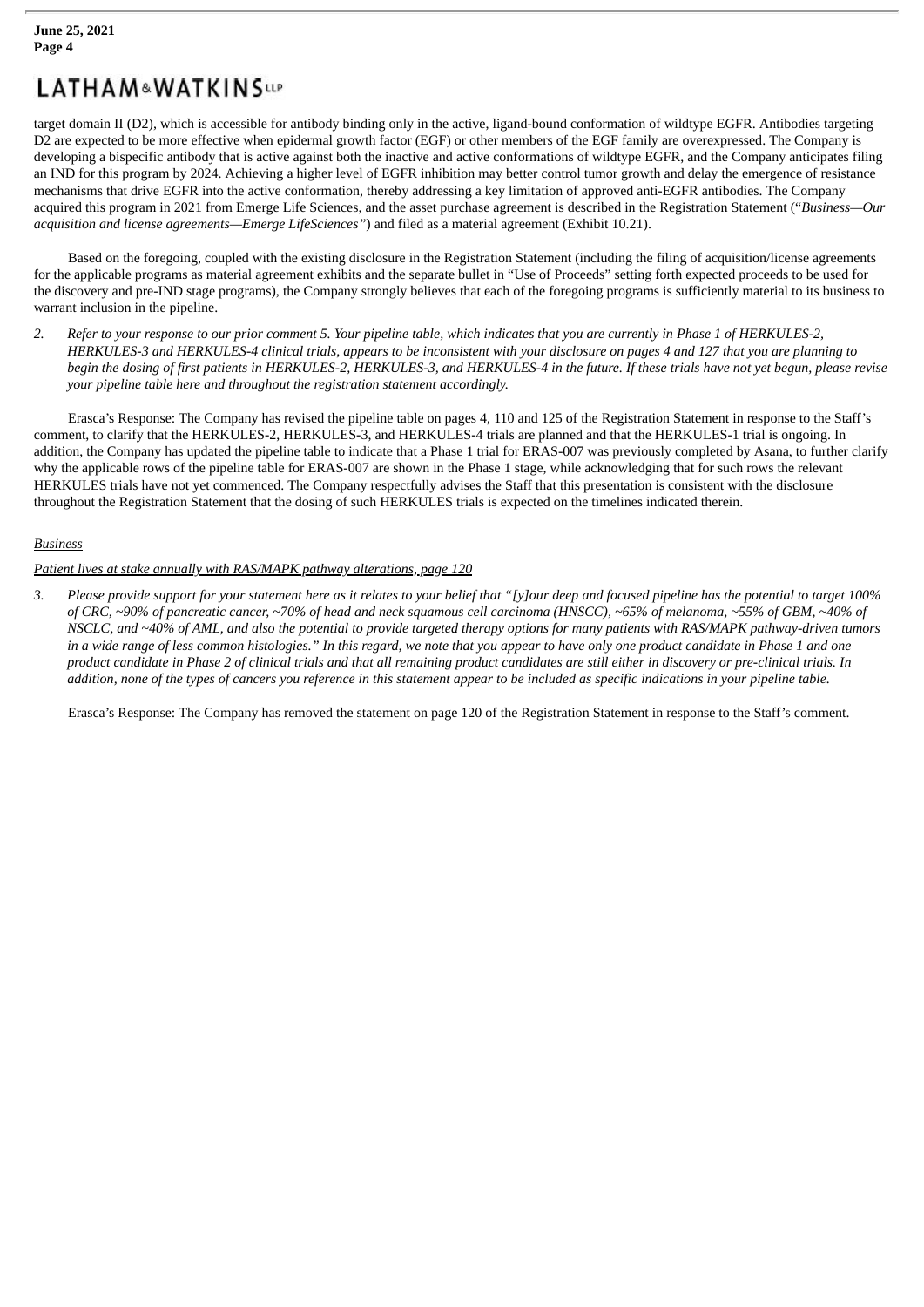#### **June 25, 2021 Page 5**

## **LATHAM&WATKINSLLP**

### *ERAS-601: our SHP2 inhibitor, page 147*

4. We note your response to our prior comment 11 and reissue in part. Please identify the four serious adverse events (SAEs) observed in the clinical *trial referenced on pages 152 and 153.*

The Company has revised the disclosure on page 154 of the Registration Statement in response to the Staff's comment to identify the four serious adverse events.

#### *Our acquisition and license agreements*

### *University of California, San Francisco, page 176*

5. We note your response to our prior comment 13 and reissue in part. On page 177, you state that you are obligated to pay tiered sublicensing fees ranging from "low double digit percentages to up to 30%." Please revise to clarify what you mean by "low double digit percentages" so that investors understand the potential range of royalty payments in a range not to exceed ten percent. If the range is more than ten percent, please *provide a range within ten percent for each tier or disclose the number of tiers.*

Erasca's Response: The Company has revised the disclosure on page 177 of the Registration Statement in response to the Staff's comment.

#### *Government Regulation*

*Foreign Regulation, page 191*

6. We note your response to our prior comment 12 and reissue. Please revise this section to describe the approval process in China and Japan.

Erasca's Response: The Company has revised the disclosure starting on page 198 of the Registration Statement in response to the Staff's comment.

#### \*\*\*\*\*\*\*\*\*

Any comments or questions regarding the foregoing should be directed to the undersigned at (858) 523-3962. Thank you in advance for your cooperation in connection with this matter.

Very truly yours,

/s/ Matthew T. Bush

Matthew T. Bush of LATHAM & WATKINS LLP

cc: Sonia Bednarowski, *Securities and Exchange Commission* Angela Connell, *Securities and Exchange Commission* Julie Sherman, *Securities and Exchange Commission* Jonathan Lim, M.D., *Erasca, Inc.* David M. Chacko, M.D., *Erasca, Inc.* Ebun Garner, *Erasca, Inc.*